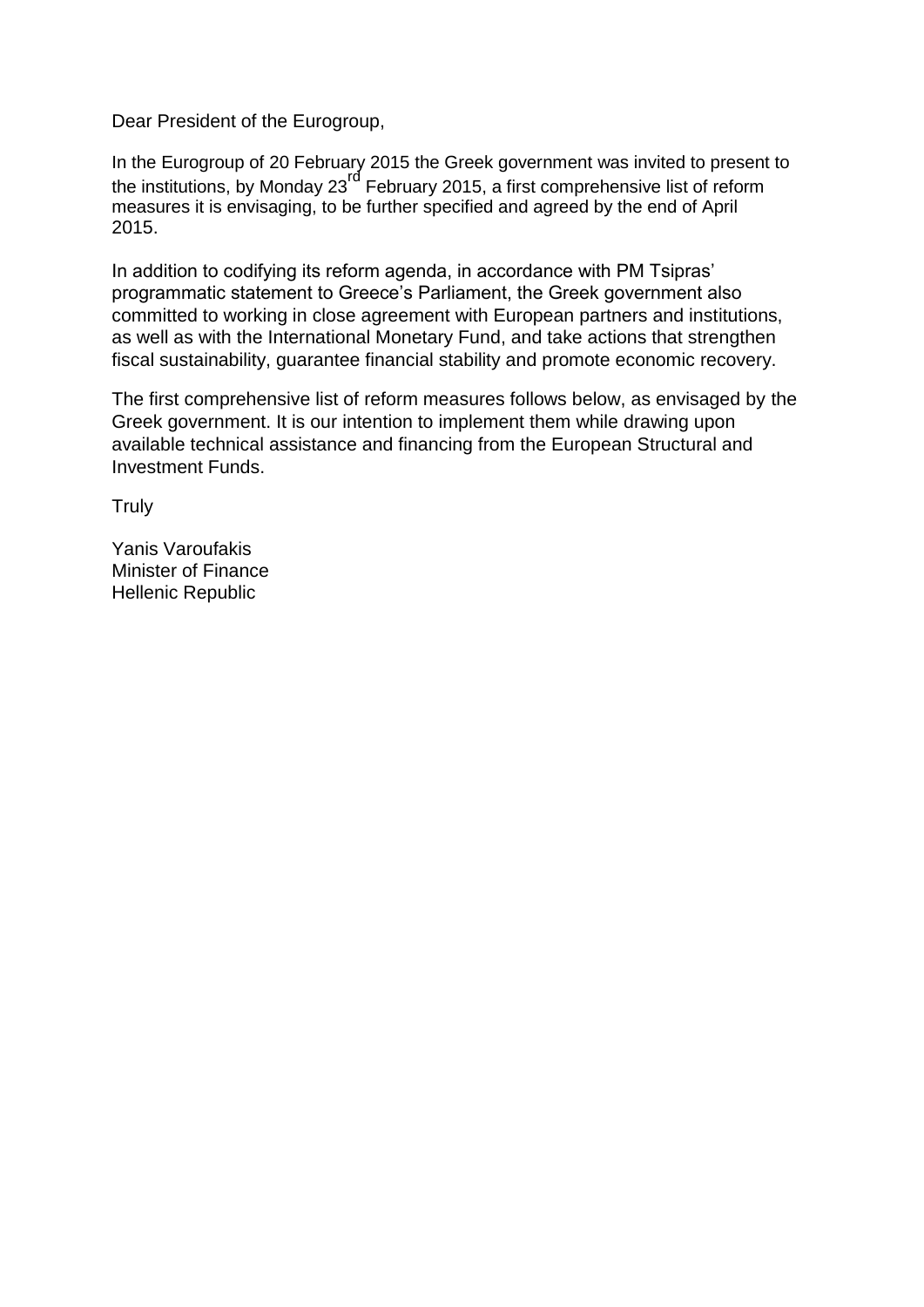# **I. Fiscal structural policies**

#### **Tax policies –** Greece commits to:

- Reform VAT policy, administration and enforcement. Robust efforts will be made to improve collection and fight evasion making full use of electronic means and other technological innovations. VAT policy will be rationalised in relation to rates that will be streamlined in a manner that maximises actual revenues without a negative impact on social justice, and with a view to limiting exemptions while eliminating unreasonable discounts.
- Modify the taxation of collective investment and income tax expenditures which will be integrated in the income tax code.
- Broaden definition of tax fraud and evasion while disbanding tax immunity.
- Modernising the income tax code and eliminating from it tax code exemptions and replacing them, when necessary, with social justice enhancing measures.
- Resolutely enforce and improve legislation on transfer pricing.
- Work toward creating a new culture of tax compliance to ensure that all sections of society, and especially the well-off, contribute fairly to the financing of public policies. In this context, establish with the assistance of European and international partners, a wealth database that assists the tax authorities in gauging the veracity of previous income tax returns.

#### **Public Finance Management –** Greece will:

- Adopt amendments to the Organic Budget Law and take steps to improve public finance management. Budget implementation will be improved and clarified as will control and reporting responsibilities. Payment procedures will be modernised and accelerated while providing a higher degree of financial and budgetary flexibility and accountability for independent and/or regulatory entities.
- Devise and implement a strategy on the clearance of arrears, tax refunds and pension claims.
- Turn the already established (though hitherto dormant) Fiscal Council into a fully operational entity.

**Revenue administration** – Greece will modernise the tax and custom administrations benefiting from available technical assistance. To this end Greece will:

- Enhance the openness, transparency and international reach of the process by which the General Secretary of the General Secretariat of Public Revenues is appointed, monitored in terms of performance, and replaced.
- Strengthen the independence of the General Secretariat of Public Revenues (GSPR), if necessary through further legislation, from all sorts of interference (political or otherwise) while guaranteeing full accountability and transparency of its operations. To this end, the government and the GSPR will make full use of available technical assistance.
- Staff adequately, both quantitatively and qualitatively, the GSPR and in particular the high wealth and large debtors units of the revenue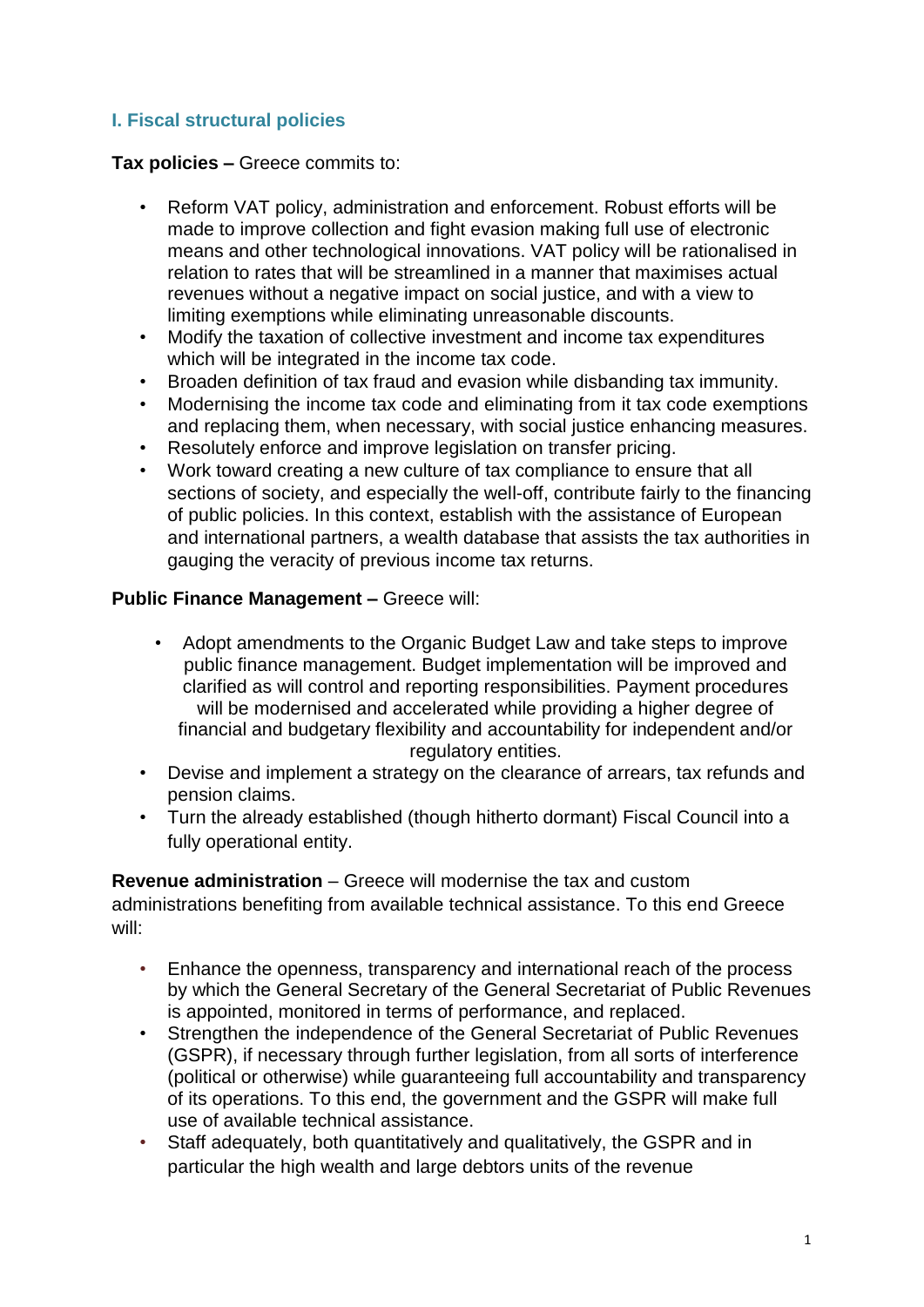administration and ensure that it has strong investigative/prosecution powers, and resources building on SDOE's capacities, so as to target effectively tax fraud by, and tax arrears of, high income social groups. Consider the merits of integrating SDOE into GSPR.

• Augment inspections, risk-based audits, and collection capacities while seeking to integrate the functions of revenue and social security collection across the general government.

### **Public spending** – The Greek authorities will:

- Review and control spending in every area of government spending (e.g. education, defence, transport, local government, social benefits)
- Work toward drastically improving the efficiency of central and local government administered departments and units by targeting budgetary processes, management restructuring, and reallocation of poorly deployed resources.
- Identify cost saving measures through a thorough spending review of every Ministry and rationalisation of non-salary and non-pension expenditures which, at present, account for an astounding 56% of total public expenditure.
- Implement legislation (currently in draft form at the General Accounts Office GAO) to review non-wage benefits expenditure across the public sector.
- Validate benefits through cross checks within the relevant authorities and registries (e.g. Tax Number Registry, AMKA registry) that will help identify non-eligible beneficiaries.
- Control health expenditure and improve the provision and quality of medical services, while granting universal access. In this context, the government intends to table specific proposals in collaboration with European and international institutions, including the OECD.

**Social security reform –** Greece is committed to continue modernising the pension system. The authorities will:

- Continue to work on administrative measures to unify and streamline pension policies and eliminate loopholes and incentives that give rise to an excessive rate of early retirements throughout the economy and, more specifically, in the banking and public sectors.
- Consolidate pension funds to achieve savings.
- Phase out charges on behalf of 'third parties' (nuisance charges) in a fiscally neutral manner.
- Establish a closer link between pension contributions and income, streamline benefits, strengthen incentives to declare paid work, and provide targeted assistance to employees between 50 and 65, including through a Guaranteed Basic Income scheme, so as to eliminate the social and political pressure for early retirement which over-burdens the pension funds.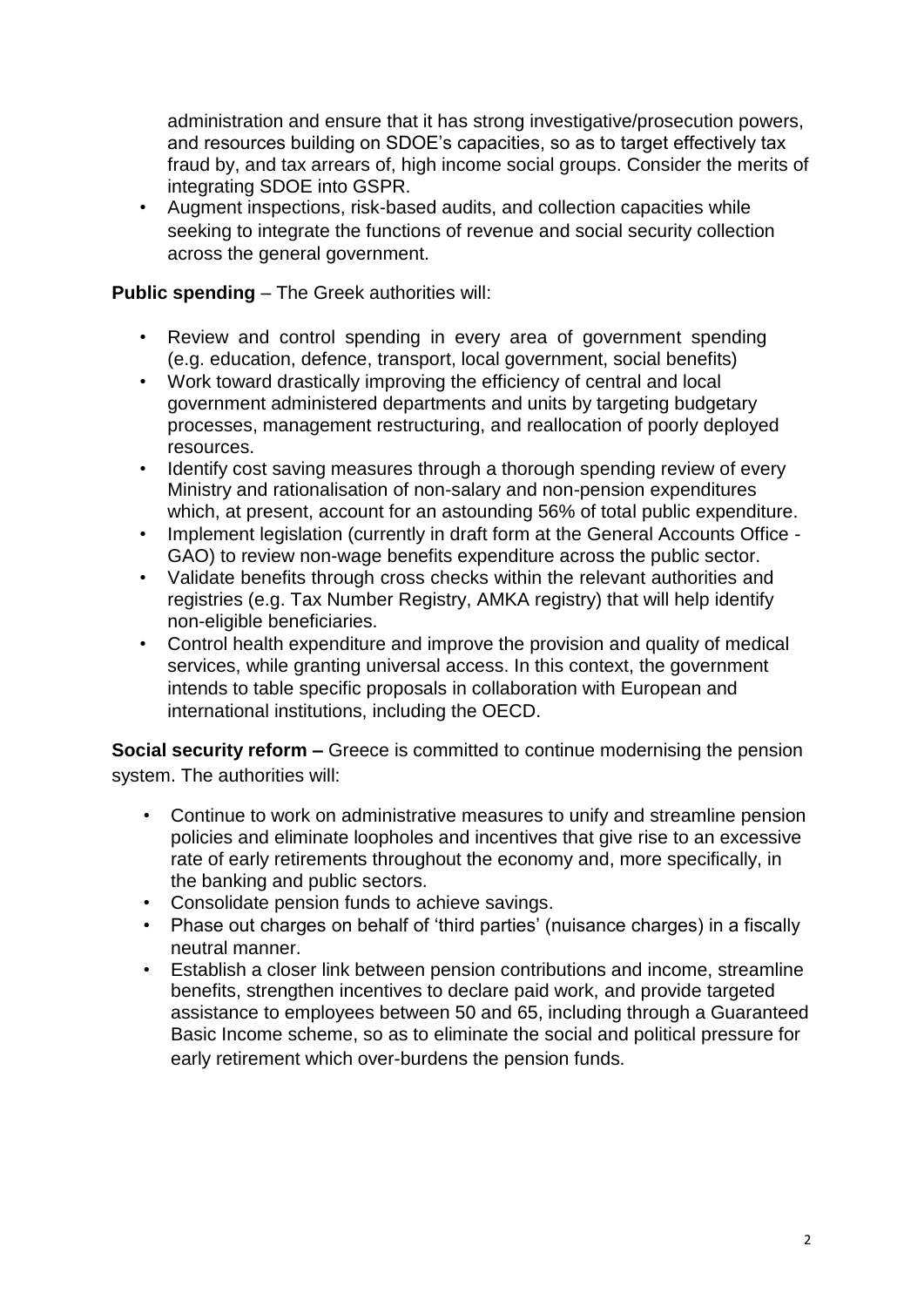# **Public administration & corruption** – Greece wants a modern public

administration. It will:

- Turn the fight against corruption into a national priority and operationalize fully the National Plan Against Corruption.
- Target fuel and tobacco products' smuggling, monitor prices of imported goods (to prevent revenue losses during the importation process), and tackle money laundering. The government intends immediately to set itself ambitious revenue targets, in these areas, to be pursued under the coordination of the newly established position of Minister of State.
- Reduce (a) the number of Ministries (from 16 to 10), (b) the number of 'special advisors' in general government; and (c) fringe benefits of ministers, Members of Parliament and top officials (e.g. cars, travel expenses, allowances)
- Tighten the legislation concerning the funding of political parties and include maximum levels of borrowing from financial and other institutions.
- Activate immediately the current (though dormant) legislation that regulates the revenues of media (press and electronic), ensuring (through appropriately designed auctions) that they pay the state market prices for frequencies used, and prohibits the continued operation of permanently loss-making media outlets (without a transparent process of recapitalisation)
- Establish a transparent, electronic, real time institutional framework for public tenders/procurement – re-establishing DIAVGEIA (a side-lined online public registry of activities relating to public procurement)
- Reform the public sector wage grid with a view to decompressing the wage distribution through productivity gains and appropriate recruitment policies without reducing the current wage floors but safeguarding that the public sector's wage bill will not increase
- Rationalise non-wage benefits, to reduce overall expenditure, without imperilling the functioning of the public sector and in accordance with EU good practices
- Promote measures to: improve recruitment mechanisms, encourage meritbased managerial appointments, base staff appraisals on genuine evaluation, and establish fair processes for maximising mobility of human and other resources within the public sector

### **II. Financial stability**

### **Instalment schemes –** Greece commits to

- Improve swiftly, in agreement with the institutions, the legislation for repayments of tax and social security arrears
- Calibrate instalment schemes in a manner that helps discriminate efficiently between: (a) strategic default/non-payment and (b) inability to pay; targeting case (a) individuals/firms by means of civil and criminal procedures (especially amongst high income groups) while offering case (b) individuals/firms repayment terms in a manner that enables potentially solvent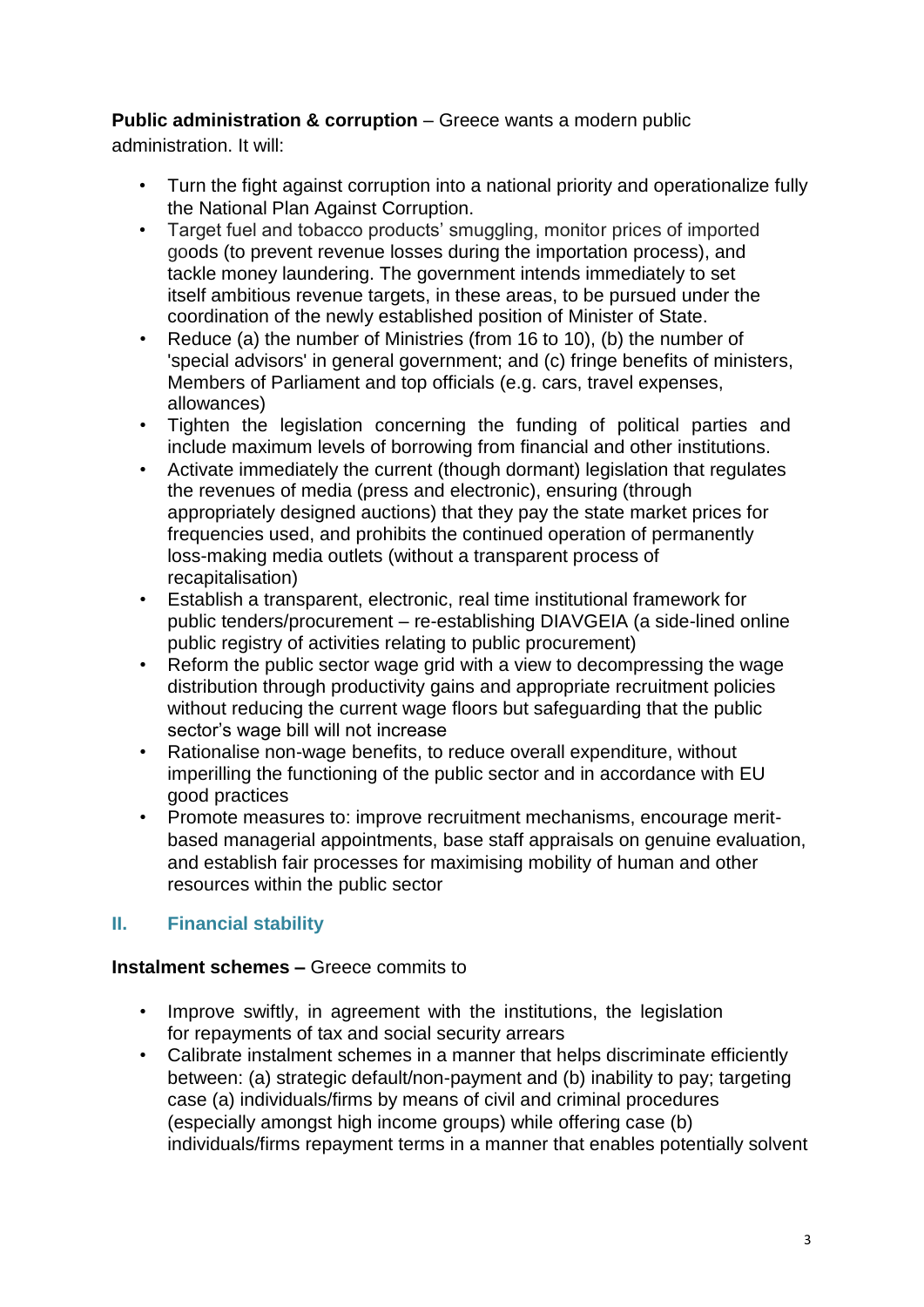enterprises to survive, averts free-riding, annuls moral hazard, and reinforces social responsibility as well as a proper re-payment culture.

- De-criminalise lower income debtors with small liabilities
- Step up enforcement methods and procedures, including the legal framework for collecting unpaid taxes and effectively implement collection tools

#### **Banking and Non-Performing loans.** Greece is committed to:

- Banks that are run on sound commercial/banking principles
- Utilise fully the Hellenic Financial Stability Fund and ensure, in collaboration with the SSM, the ECB and the European Commission, that it plays well its key role of securing the banking sector's stability and its lending on commercial basis while complying with EU competition rules.
- Dealing with non-performing loans in a manner that considers fully the banks' capitalisation (taking into account the adopted Code of Conduct for Banks), the functioning of the judiciary system, the state of the real estate market, social justice issues, and any adverse impact on the government's fiscal position.
- Collaborating with the banks' management and the institutions to avoid, in the forthcoming period, auctions of the main residence of households below a certain income threshold, while punishing strategic defaulters, with a view to: (a) maintaining society's support for the government's broad reform program, (b) preventing a further fall in real estate asset prices (that would have an adverse effect on the banks' own portfolio), (c) minimising the fiscal impact of greater homelessness, and (d) promoting a strong payment culture. Measures will be taken to support the most vulnerable households who are unable to service their loans
- Align the out-of-court workout law with the instalment schemes after their amendment, to limit risks to public finances and the payment culture, while facilitating private debt restructuring.
- Modernise bankruptcy law and address the backlog of cases

### **III. Policies to promote growth**

**Privatisation and public asset management –** To attract investment in key sectors and utilise the state's assets efficiently, the Greek authorities will:

- Commit not to roll back privatisations that have been completed. Where the tender process has been launched the government will respect the process, according to the law.
- Safeguard the provision of basic public goods and services by privatised firms/industries in line with national policy goals and in compliance with EU legislation.
- Review privatisations that have not yet been launched, with a view to improving the terms so as to maximise the state's long term benefits, generate revenues, enhance competition in the local economies, promote national economic recovery, and stimulate long term growth prospects.
- Adopt, henceforth, an approach whereby each new case will be examined separately and on its merits, with an emphasis on long leases, joint ventures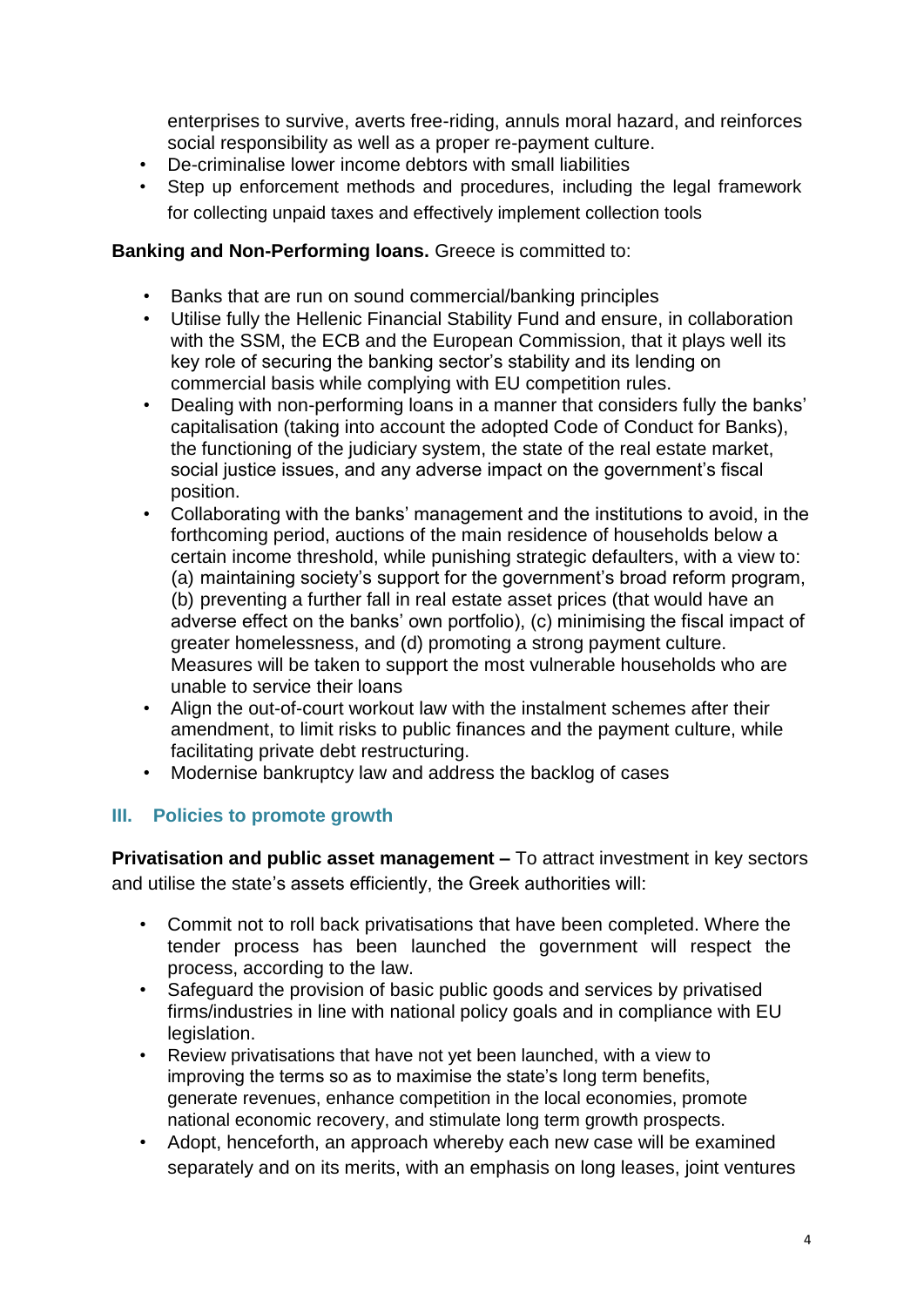(private-public collaboration) and contracts that maximise not only government revenues but also prospective levels of private investment.

• Unify (HRDAF) with various public asset management agencies (which are currently scattered across the public sector) with a view to developing state assets and enhancing their value through microeconomic and property rights' reforms.

## **Labor market reforms** – Greece commits to:

- Achieve EU best practice across the range of labour market legislation through a process of consultation with the social partners while benefitting from the expertise and existing input of the ILO, the OECD and the available technical assistance.
- Expand and develop the existing scheme that provides temporary employment for the unemployed, in agreement with partners and when fiscal space permits and improve the active labour market policy programmes with the aim to updating the skills of the long term unemployed.
- Phasing in a new 'smart' approach to collective wage bargaining that balances the needs for flexibility with fairness. This includes the ambition to streamline and over time raise minimum wages in a manner that safeguards competiveness and employment prospects. The scope and timing of changes to the minimum wage will be made in consultation with social partners and the European and international institutions, including the ILO, and take full account of advice from a new independent body on whether changes in wages are in line with productivity developments and competitiveness.

**Product market reforms and a better business environment –** As part of a new reform agenda, Greece remains committed to:

- Removing barriers to competition based on input from the OECD.
- Strengthen the Hellenic Competition Commission.
- Introduce actions to reduce the burdens of administrative burden of bureaucracy in line with the OECD's input, including legislation that bans public sector units from requesting (from citizens and business) documents certifying information that the state already possesses (within the same or some other unit).
- Better land use management, including policies related to spatial planning, land use, and the finalisation of a proper Land Registry
- Pursue efforts to lift disproportionate and unjustified restrictions in regulated professions as part of the overall strategy to tackle vested interests.
- Align gas and electricity market regulation with EU good practices and legislation

### **Reform of the judicial system –** The Greek government will:

- Improve the organisation of courts through greater specialisation and, in this context, adopt a new Code of Civil Procedure.
- Promote the digitisation of legal codes and the electronic submission system, and governance, of the judicial system.